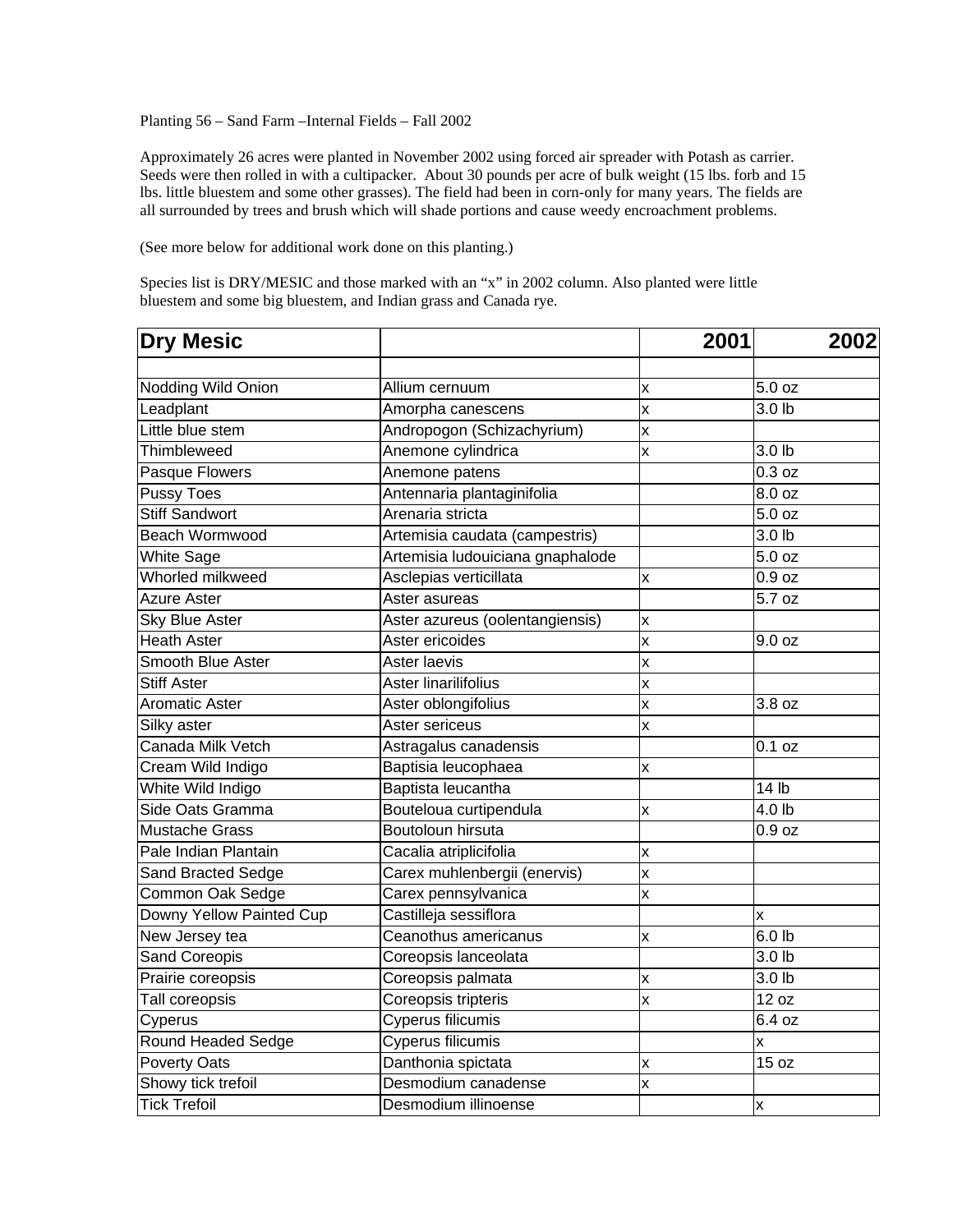| Illinois tick trefoil           | Desmodium illnoense              | Χ |                         |
|---------------------------------|----------------------------------|---|-------------------------|
| <b>Shooting Star</b>            | Dodecatheon meadia               |   | 2.0 <sub>lb</sub>       |
| Pale Purple Coneflower          | Echinacea pallida                | x | 92 lb                   |
| Rattlesnake master              | Eryngium yuccifolium             |   | 23 lb                   |
| <b>Common Boneset</b>           | Eupatorium perfoliatum           |   | 4.0 oz                  |
| <b>Flowering Spurge</b>         | Euphorbia corollata              | x | 2.0 <sub>lb</sub>       |
| <b>Bottle Gentain</b>           | Gentiana andrewsii               |   | 1.6 oz                  |
| Prairie gentian                 | Gentiana purberulenta            | X |                         |
| <b>Prairie Smoke</b>            | Genum triflorum                  |   | X                       |
| Sweet everlasting               | Gnaphaleum obtusifolium          |   | 9.0 oz                  |
| <b>Rock Rose</b>                | Helianthemum bicknellii          |   | 0.3 oz                  |
| Western sunflower               | Helianthus occidentalis          | x | 8.0 lb                  |
| <b>Prairie Sunflower</b>        | Helianthus rigidus               |   | $\overline{5.6}$ oz     |
| False sunflower                 | Heliopsis helianthoides          | x | 2.0 <sub>lb</sub>       |
| Hairy Hawkweed                  | Hieracium gronovii               | X | X                       |
| False boneset                   | Kuhnia eupatoroides              | X | 1.0 <sub>lb</sub>       |
| Dwarf Blazing Star              | Latris cylindraceae              | x | X                       |
| Round Headed Bush Clover        | Lespedeza capitata               | X | 3.0 h                   |
| Rough Blazing Star              | Liatris aspera                   | x | 8.0 lb                  |
| Grooved yellow flax             | Linum sulcatum                   |   | X                       |
| Hoary Puccoon                   | Lithosperrmum canescens          |   | 0.9 oz                  |
| Fringed Puccoon                 | Lithosperrmum incisum            |   | 0.9 oz                  |
| Wild Bergamot                   | Monarda fisculosa                |   | 6.0 lb                  |
| Horse mint                      | Monarda punctata villicualis     | x | $7.0$ oz                |
| Sand evening primrose           | Oenathera cleandii               |   | X                       |
| Marbleseed                      | Onosmodium hispidissimum         |   | $\overline{\mathsf{x}}$ |
| Prickly pear cactus             | Opuntia macrohiza                |   | x                       |
| Violet Wood-sorel               | Oxalis videcea                   |   | $\overline{8.0}$ oz     |
| <b>Scribers Panic Grass</b>     | Panicum obligosanthes scribneria |   | 15 <sub>1b</sub>        |
| <b>White Haired Panic Grass</b> | Panicum villosissmum             |   | 15 <sub>lb</sub>        |
| Wild quinine                    | Parthenium integrifolium         | X | 7.0 lb                  |
| Foxglove Beard Tongue           | Penstemon digitialis             | x | $\overline{11}$ lb      |
| Large- flowered Beard Tongue    | Penstemon grandiflorous          |   | 1.0 oz                  |
| <b>Hairy Beard Tongue</b>       | Penstemon hirsutus               | x | x                       |
| Pale Beard Tongue               | Penstemon pallidus               |   | 9.0 oz                  |
| Purple prairie clover           | Petalostemum (Dalea) purpureum   | x | 13 <sub>lb</sub>        |
| White prairie clover            | Petalostemum candidum            | X | 4.0 lb                  |
| Purple milkwort                 | Polygala polygama obtusata       | X |                         |
| <b>Field Milkwort</b>           | Polygala sanguinea               |   | 1.0 oz                  |
| Prairie Cinquefoil              | Potentilla arguta                | X | 5.0 <sub>b</sub>        |
| Mountain Mint                   | Pycnanthemum viriginianum        | X | 1.0 <sub>b</sub>        |
| Yellow coneflower               | Ratibida pinnata                 | X | 8.0 lb                  |
| Pasture rose                    | Rosa carolina                    | X | 4.0 lb                  |
| Black-eyed susan                | Rudbeckia hirta                  | X | 3.0 lb                  |
| Sweet black-eyed susan          | Rudbeckia subtomentosa           | X | 2.0 <sub>lb</sub>       |
| Rosin weed                      | Silphium integrifolium           | x | 3.0 <sub>b</sub>        |
| Compass Plant                   | Silphium laciniatum              | x | 12 lbs                  |
| Cup Plant                       | Silphium perfoliatum             |   | 7.0 lb                  |
|                                 |                                  |   |                         |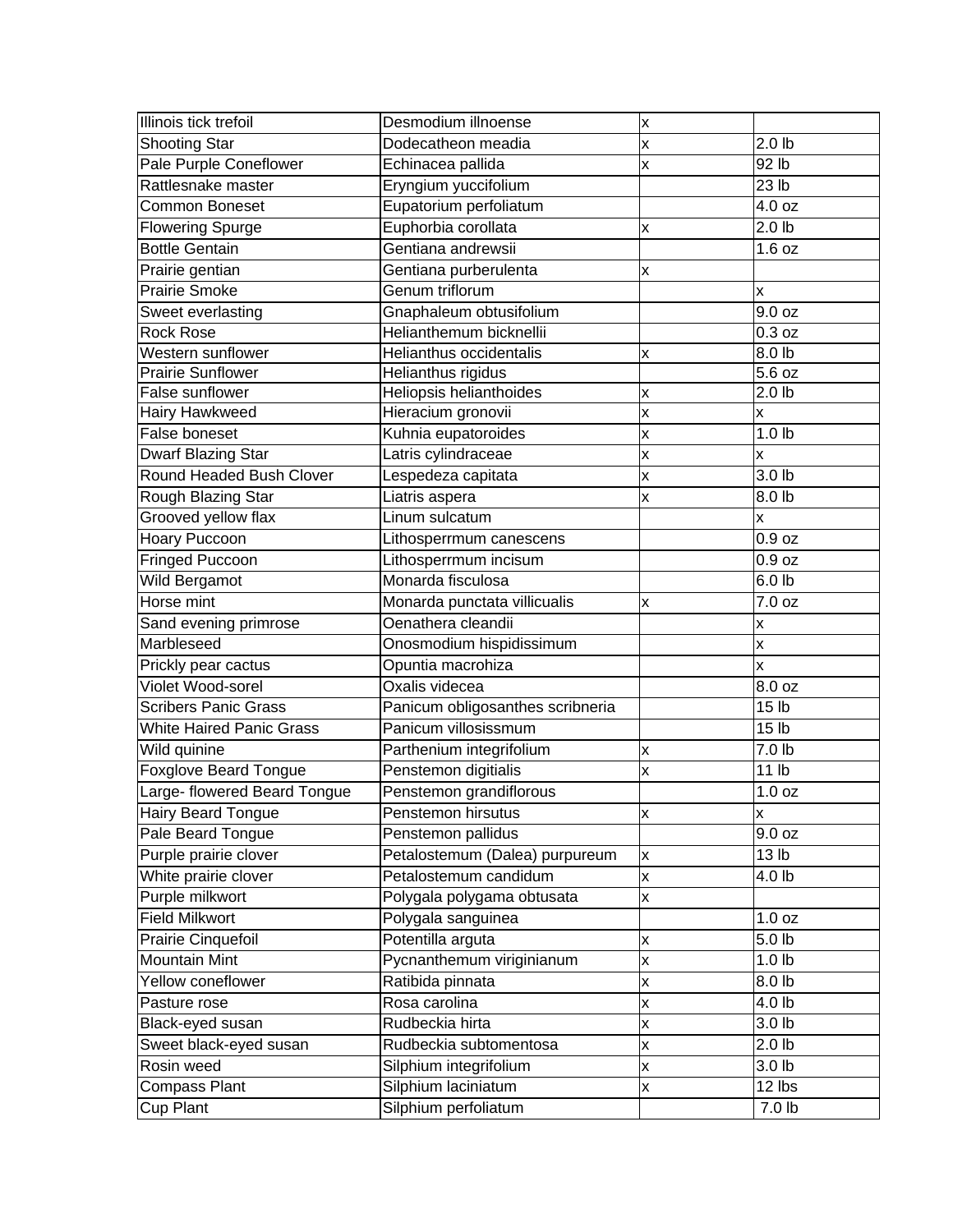| <b>Prairie Dock</b>           | Silphium terebinthaceum            | x | 3.0 oz                  |
|-------------------------------|------------------------------------|---|-------------------------|
| <b>Upright Carrion Flower</b> | Smilax ecirrata                    |   | 4.0 oz                  |
| Missouri Goldenrod            | Solidago missouriensis fasciculata | x |                         |
| Showy Goldenrod               | Solidago speciosa                  | x | 36 lb                   |
| Venus Looking Glass           | Specularia perfoliata              |   | X                       |
| <b>Nodding Ladies tresses</b> | Spiranthes cernua                  |   | X                       |
| Prairie dropseed              | Sporobolus heterolepis             | x | 13 oz                   |
| Porcuoine grass               | Stipa spartea                      |   | 1.0 <sub>lb</sub>       |
| Goat's Rue                    | Tephrosia virginiana               | X | 2.0 oz                  |
| <b>Blue Vervain</b>           | Verbena hastata                    |   | 2.0 oz                  |
| Hoary vervain                 | Verbena stricta                    |   | 7.6 oz                  |
| Culver's Root                 | Veronicastrum virginicum           | x | $0.6$ oz                |
| Kittentails                   | Wulfenia ballii                    |   | 4.5 oz                  |
| Golden Alexander              | Zizia aurea                        | X | 11 oz                   |
| Alum Root                     |                                    | X | 4.5 oz                  |
| <b>Bee Balm</b>               |                                    | X |                         |
| <b>Bicknel Sedge</b>          |                                    | x | 1.0 oz                  |
| Blue-eyed grass               |                                    |   | 2.0 oz                  |
| Canada Anemone                |                                    |   | 1.0 oz                  |
| Canada wild rye               |                                    |   | 303 lb                  |
| Common grass leaved goldenrod |                                    | x |                         |
| Flax Leaved Aster             |                                    | x |                         |
| Frostweed                     |                                    |   | X                       |
| Gayfeather                    |                                    |   | 7.0 oz                  |
| Golden Aster                  |                                    | x | X                       |
| Ironweed                      |                                    |   | 1.0 oz                  |
| <b>June Grass</b>             |                                    | x | 2.0 <sub>lb</sub>       |
| Juncus (Rushes)               |                                    |   | 2.0 <sub>lb</sub>       |
| Lupine                        |                                    | X | $\overline{\mathsf{x}}$ |
| <b>Milkwort</b>               |                                    | X |                         |
| Old field Goldenrod           |                                    | X | 4.0 lb                  |
| Panicum oligosanthes          |                                    | x |                         |
| Spiderwort                    |                                    | x | 6.0 lb                  |
| Three Awn Grass               |                                    | x | 0.9 oz                  |
| White haired panic grass      |                                    | x | $0.5$ oz                |
| Wild coffee                   |                                    | X |                         |
| Wormwood                      |                                    |   | 0.3 oz                  |

In January of 2004 much of the larger hardwoods were removed by a logging company. This will allow more sunlight to the plantings. Still to be removed however is the large trees between two of the west plantings or the more northern of the two will continue to have shade on its south edge.

Much upkeep will be necessary to ensure that when some of the tree stumps re-sprout that they are killed again.

In 3rd week of February 2004 overseed mixes were planted using the new Vicon spreader, which attaches to the tractor's PTO. In the driest areas (20 acres) a dry mix (1.8 lbs./acre) and little bluestem (1 lb./acre) was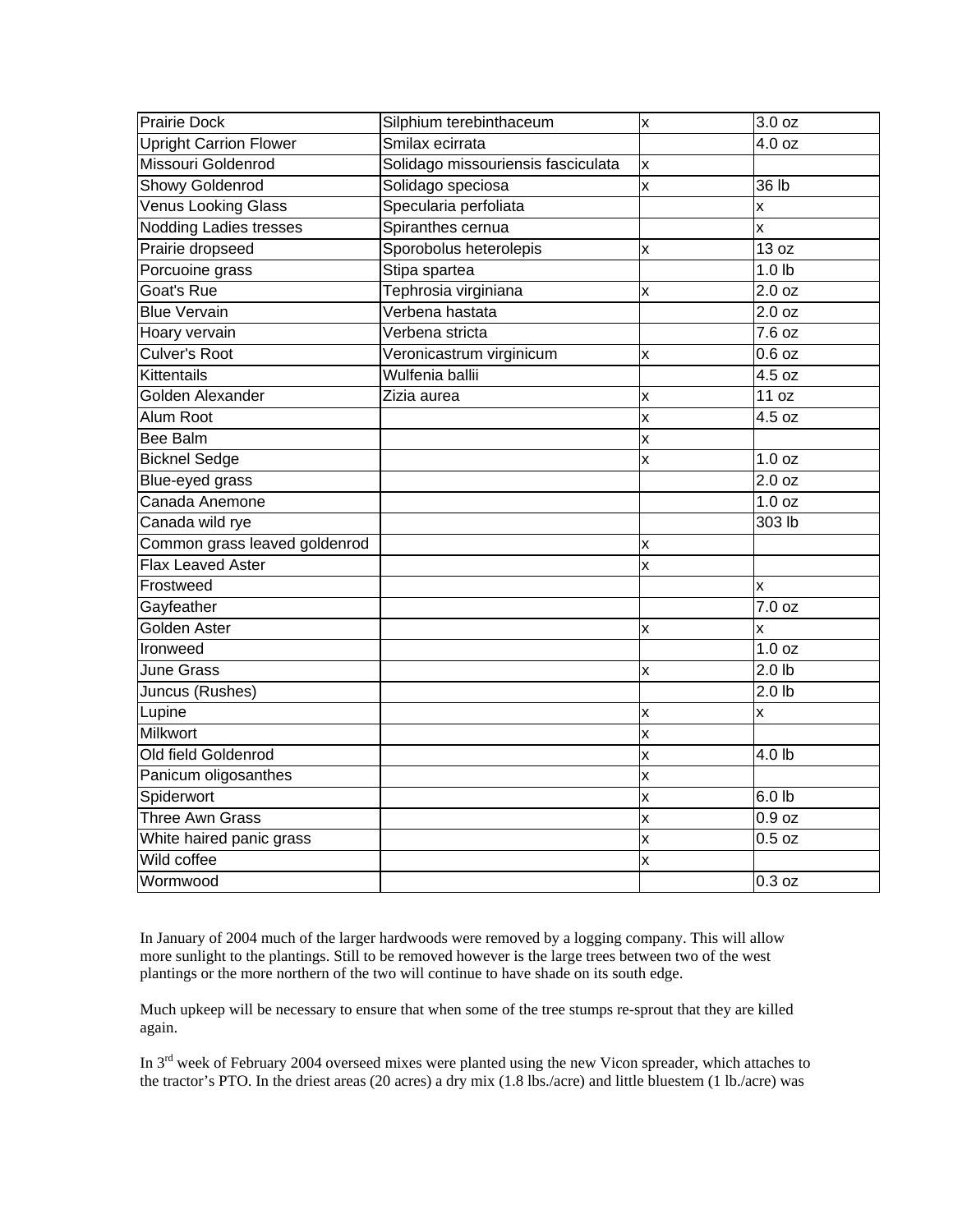planted and in the moister ground (6 acres) a dry/mesic mix (2 lbs./acre) and little bluestem (2 lbs./acre) was planted. This was done on snow which then melted in the next week. Seed mix lists to follow:

| <b>Gravel or Sand (Dry)</b>   |                                 | 2001                    | 2002 2003         |  |
|-------------------------------|---------------------------------|-------------------------|-------------------|--|
| Leadplant                     | Amorpha canescens               | X                       | 3.5 lb            |  |
| Little blue stem              | Andropogon (Schizachyrium)      | X                       |                   |  |
| Thimbleweed                   | Anemone cylindrica              | $\overline{\mathsf{x}}$ | 12 oz             |  |
| Pussy Toes                    | Antennaria plantaginifolia      |                         | 1.8 oz            |  |
| <b>Stiff Sandwort</b>         | Arenaria stricta                |                         | 3.0 oz            |  |
| Three Awn Grass               | Aristida dichotoma              | X                       |                   |  |
| Chokeberry                    | Aronia prunifolia               | X                       |                   |  |
| Beach Wormwood                | Artemisia caudata               | X                       |                   |  |
| Whorled milkweed              | Asclepias verticillata          | X                       | 5.5 oz            |  |
| <b>Sky Blue Aster</b>         | Aster azureus (oolentangiensis) | X                       |                   |  |
| <b>Heath Aster</b>            | Aster ericoides                 | X                       |                   |  |
| Smooth Blue Aster             | Aster laevis                    | X                       |                   |  |
| Flax Leaved Aster             | Aster linariifolius             | X                       |                   |  |
| <b>Stiff Aster</b>            | Aster linarilifolius            | X                       |                   |  |
| <b>Aromatic Aster</b>         | Aster oblongifolius             | X                       |                   |  |
| Silky aster                   | Aster sericeus                  | X                       |                   |  |
| Aster mix                     | Aster sp.                       |                         | 4.8 oz            |  |
| Canada Milk Vetch             | Astragalus canadensis           |                         | 1.1 oz            |  |
| White Wild Indigo             | Baptisia leucantha              |                         | 1.8 <sub>lb</sub> |  |
| Cream Indigo                  | Baptisia leucophaea             | X                       | 0.1 oz            |  |
| <b>Side Oats</b>              | Bouteloua curtipendula          | X                       | 4.3 <sub>lb</sub> |  |
| Copper-shouldered oval Sedge  | Carex bicknellii                |                         | 12 oz             |  |
| <b>Bicknel Sedge</b>          | Carex bicknellii                | X                       |                   |  |
| Sand Bracted Sedge            | Carex muhlenbergii (enervis)    | X                       | 12 oz             |  |
| Common Oak Sedge              | Carex pennsylvanica             | X                       |                   |  |
| Carex sp.                     | Carex sp.                       |                         | 0.9 oz            |  |
| Golden aster                  | Chrysopsis camporum             | X                       | 7 oz              |  |
| <b>False Toadflax</b>         | Comandra umbellata              |                         | 1.4 oz            |  |
| Prairie coreopsis             | Coreopsis palmata               | X                       | 1.0 <sub>b</sub>  |  |
| <b>Slender Sand Sedge</b>     | Cyperus filiculmis              |                         | 1.0 <sub>lb</sub> |  |
| <b>Poverty Oats</b>           | Danthonia spictata              | X                       | 1.0 <sub>b</sub>  |  |
| Illinois tick trefoil         | Desmodium illnoense             | $\overline{\mathsf{x}}$ | 9.5 oz            |  |
| <b>Shooting Star</b>          | Dodecatheon meadia              | X                       | 8.0 oz            |  |
| Pale Purple Coneflower        | Echinacea pallida               | $\overline{\mathsf{x}}$ | 1.8 <sub>lb</sub> |  |
| <b>Flowering Spurge</b>       | Euphorbia corollata             | X                       |                   |  |
| Prairie gentian               | Gentiana purberulenta           | X                       |                   |  |
| Frostweed                     | Helianthemum canadense          | X                       |                   |  |
| <b>Stiff Haired Sunflower</b> | Helianthus hirsuta              |                         | 6.0 oz            |  |
| Western sunflower             | Helianthus occidentalis         | X                       | 1.2 <sub>lb</sub> |  |
| Alum Root                     | Heuchera richardsonii grayana   | x                       |                   |  |
| Hairy hawkweed                | Hieracium gronovii              | X                       | 3.47 oz           |  |
| <b>Inland Rush</b>            | Juncus interior                 |                         | 8.8 oz            |  |
| June Grass                    | Koeleria cristata               | X                       | 15.6 oz           |  |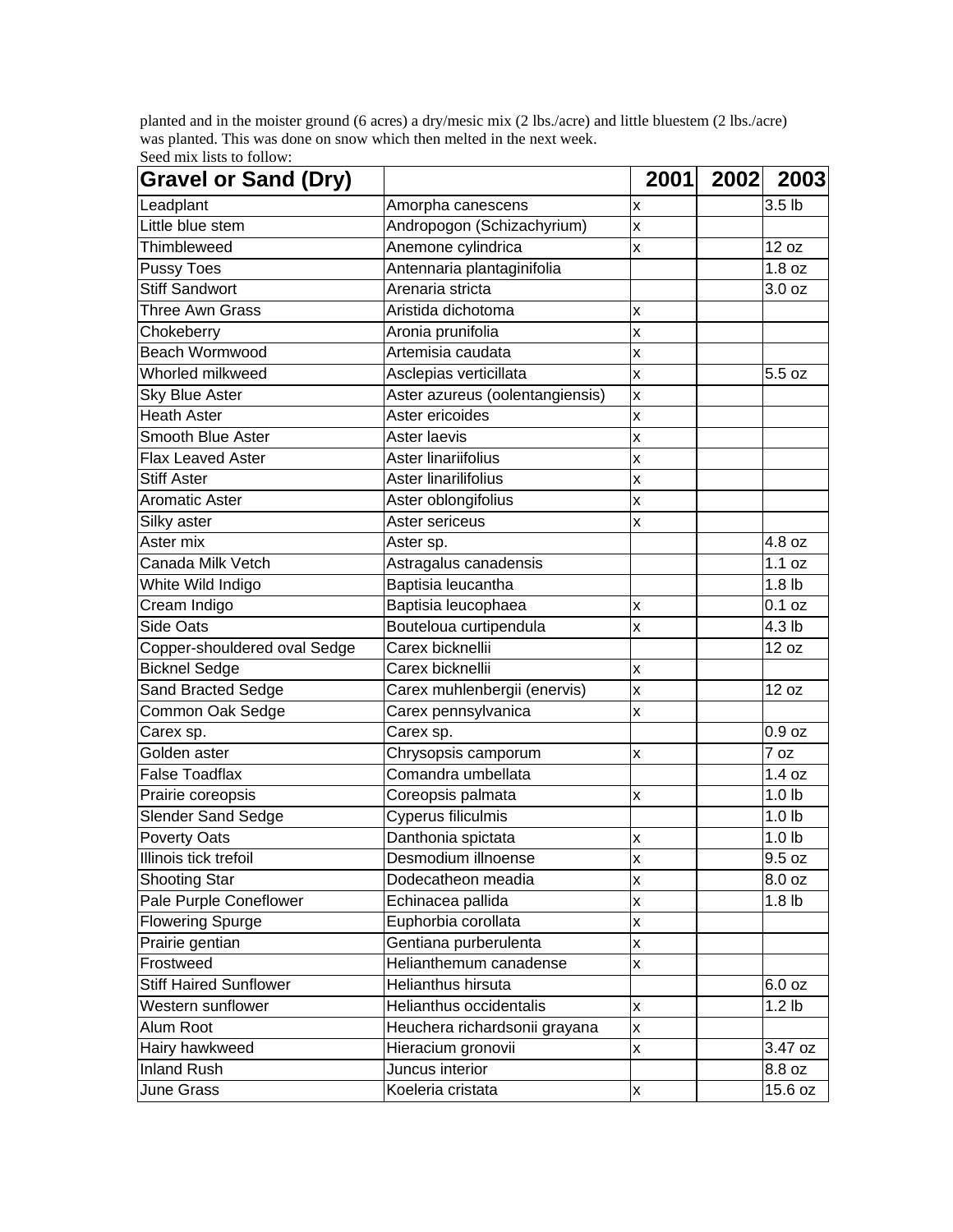| <b>Dwarf Dandelion</b>                  | Krigia virginica                      |                         | 1.4 oz            |
|-----------------------------------------|---------------------------------------|-------------------------|-------------------|
| <b>False Boneset</b>                    | Kuhnia Eupatoides                     |                         | 2.4 <sub>lb</sub> |
| Slender-leaved Pinweed                  | Lechea tenuifolia                     |                         | 0.9 oz            |
| Round Headed Bush Clover                | Lespedeza capitata                    | X                       | $1.15$ lb         |
| Rough Blazing Star                      | Liatris aspera                        | X                       | 1.55 lb           |
| Dwarf Blazingstar                       | Liatris cylidracea                    |                         | 7.25 oz           |
| <b>Cylindrical Blazing Star (Dwarf)</b> | Liatris cylindracea                   | Χ                       |                   |
| <b>Grooved Yellow Flax</b>              | Linum sulcatum                        |                         | 1.6 oz            |
| Fringed Puccoon                         | Lithospermum incisum                  |                         | 3.4 oz            |
| Lupine                                  | Lupinus perennis                      | X                       |                   |
| Horse mint                              | Monarda punctata villicualis          | X                       | 12.8 oz           |
| Violet Wood Sorrel                      | Oxalis violacea                       |                         | 1.2 oz            |
| <b>Scribner's Panic Grass</b>           | Panicum oligosanthes scribneria       | X                       |                   |
| Panic grass                             | Panicum sp.                           |                         | 175 oz            |
| White haired panic grass                | Panicum villosissimum                 | X                       |                   |
| Wild quinine                            | Parthenium integrifolium              | $\overline{\mathsf{x}}$ | 2.67 lb           |
| Hairy lens grass                        | Paspalum ciliatifolium muhlenben      | X                       |                   |
| Hairy Beard Tongue                      | Penstemon hirsutus                    | X                       |                   |
| White prairie clover                    | Petalostemum (Dalea) candidum         | $\overline{\mathsf{x}}$ |                   |
| Purple prairie clover                   | Petalostemum (Dalea) purpureum        | $\overline{\mathsf{x}}$ | 4.9 lb            |
| Purple milkwort                         | Polygala polygama obtusata            | X                       |                   |
| <b>Field Milkwort</b>                   | Polygala sanguinea                    |                         | 1.8 oz            |
| <b>Milkwort</b>                         | Polygala sp.                          | X                       |                   |
| Prairie Cinquefoil                      | Potentilla arguta                     | X                       | 2.4 <sub>lb</sub> |
| Yellow Coneflower                       | Ratibida pinnata                      |                         | 0.4 oz            |
| <b>Sunshine Rose</b>                    | Rosa arkansana var. sulfata           |                         | 3.2 oz            |
| Pasture rose                            | Rosa carolina                         | Χ                       | 1.95 lb           |
| <b>Black-eyed Susan</b>                 | Rudbeckia hirta                       | X                       |                   |
| Sweet black-eyed susan                  | Rudbeckia subtomentosa                |                         | 4.0 oz            |
| Rosinweed                               | Silphium integrifolium                |                         | 6.4 oz            |
| <b>Prairie Dock</b>                     | Silphium terebinthaceum               |                         | 1.0 oz            |
| Common Blue-eyed Grass                  | Sisyrinchium albidum                  |                         | 5.6 oz            |
| Common grass leaved goldenrod           | Solidago gymnospermoides              | X                       | 1.9 <sub>lb</sub> |
| Missouri Goldenrod                      | Solidago missouriensis fasciculata  x |                         | 11.2 oz           |
| Old field Goldenrod                     | Solidago nemoralis                    | X                       | 11.2 oz           |
| Showy Goldenrod                         | Solidago speciosa                     | X                       | 4.8 lb            |
| Northern Dropseed                       | Sporobolus                            | X                       | 7.2 oz            |
| Sand Dropseed                           | Sporobolus cryptandrus                |                         | 10.4 oz           |
| Porcupine Grass                         | Stipa spartea                         |                         | 6.4 oz            |
| Sand Fameflower                         | Talinum rugospermum                   |                         | 1.0 oz            |
| Goat's Rue                              | Tephrosia virginiana                  | X                       | 9.6 oz            |
| Spiderwort                              | Tradescantia ohiensis                 | X                       |                   |
| Wild coffee                             | Triosteum aurantiacum                 | X                       |                   |
| Hoary Vervain                           | Verbena stricta                       |                         | 10.8 oz           |
| Kittentail                              | Wulfenia bullii                       | Χ                       |                   |
| Golden Alexander                        | Zizia aurea                           |                         | 2.6 oz            |
|                                         |                                       |                         |                   |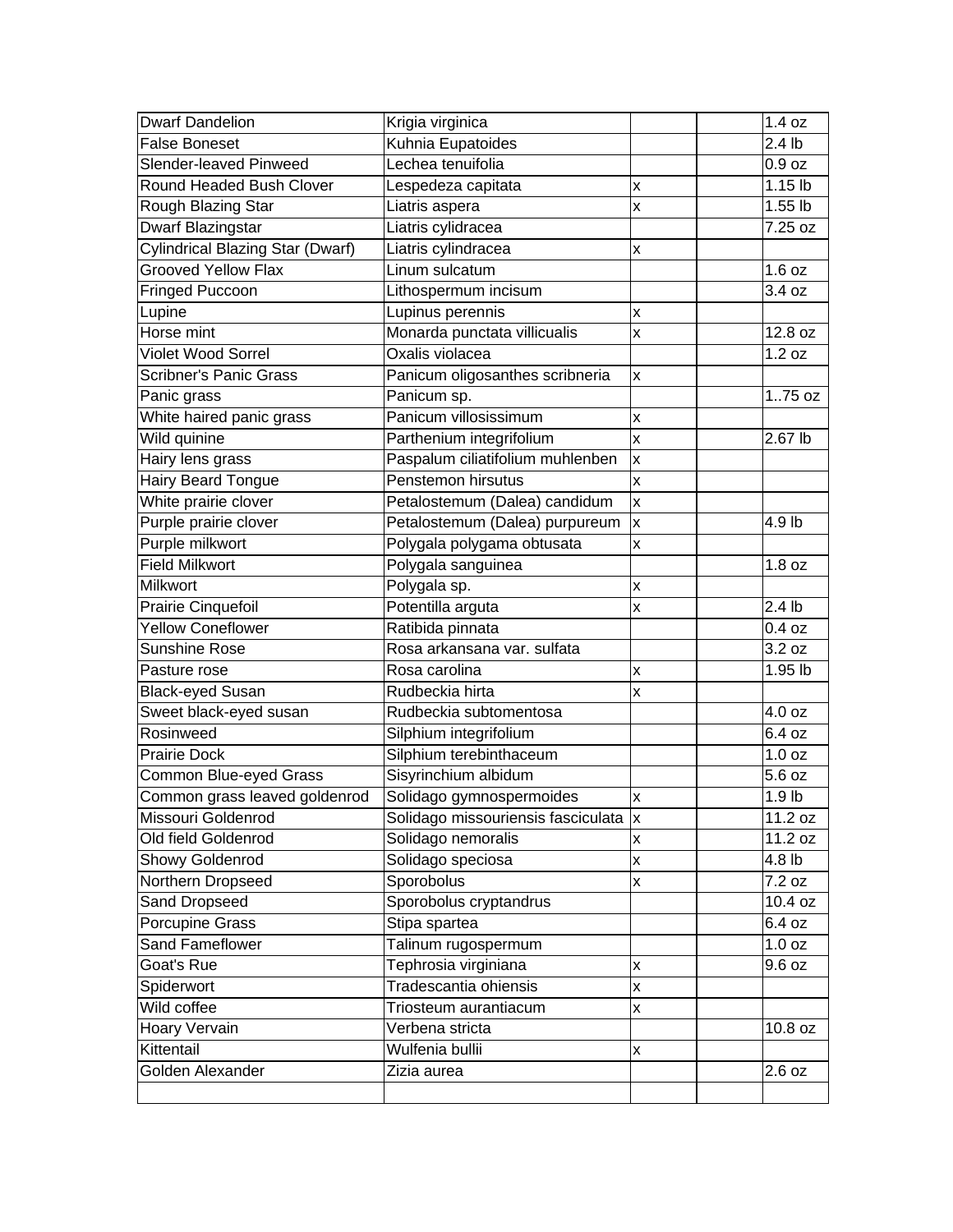## **89 Plants**

| <b>Dry/Mesic mix</b>             | 2001                    |                   | 2002 2003         |
|----------------------------------|-------------------------|-------------------|-------------------|
| Allium cernuum                   | x                       | 5.0 oz            | 2.8 oz            |
| Amorpha canescens                | x                       | 3.0 lb            | 3.5 <sub>lb</sub> |
| Amorpha fruticosa                |                         |                   | 8.4 oz            |
| Andropogon (Schizachyrium)       | x                       |                   |                   |
| Anemone canadensis               |                         | 1.0 <sub>oz</sub> |                   |
| Anemone cylindrica               | x                       | 3.0 lb            | 12 oz             |
| Anemone patens                   |                         | 0.3 oz            |                   |
| Antennaria plantaginifolia       |                         | 8.0 oz            | $0.5$ oz          |
| Arenaria stricta                 |                         | 5.0 oz            | 0.2 oz            |
| Aristida dichotoma               | x                       | 0.9 oz            |                   |
| Artemisia caudata                |                         | 0.3 oz            |                   |
| Artemisia caudata (campestris)   |                         | 3.0 lb            |                   |
| Artemisia ludouiciana gnaphalode |                         | 5.0 oz            |                   |
| Asclepias verticillata           | x                       | 0.9 <sub>oz</sub> | 5.5 oz            |
| Aster asureas                    |                         | 5.7 oz            |                   |
| Aster azureus (oolentangiensis)  | X                       |                   |                   |
| Aster ericoides                  | x                       | 9.0 oz            |                   |
| Aster laevis                     | X                       |                   |                   |
| Aster linariifolius              | X                       |                   |                   |
| Aster linarilifolius             | x                       |                   |                   |
| Aster oblongifolius              | x                       | 3.8 oz            |                   |
| Aster sericeus                   | X                       |                   |                   |
| Aster sp.                        |                         |                   | 1.2 oz            |
| Astragalus canadensis            |                         | 0.1 oz            | 8.8 oz            |
| Baptisia leucophaea              | X                       |                   |                   |
| Baptista leucantha               |                         | 14 lb             | $7.2$ lb          |
| Bouteloua curtipendula           | X                       | 4.0 lb            | 5.9 lb            |
| Boutoloun hirsuta                |                         | 0.9 <sub>oz</sub> |                   |
| Cacalia atriplicifolia           | Χ                       |                   |                   |
| Carex bicknellii                 |                         |                   | 12 oz             |
| Carex bicknellii                 | x                       | 1.0 oz            |                   |
| Carex muhlenbergii (enervis)     | $\overline{\mathsf{x}}$ |                   | 12 oz             |
| Carex pennsylvanica              | X                       |                   |                   |
| Carex sp.                        |                         |                   | 0.1 oz            |
| Castilleja sessiflora            |                         | x                 |                   |
| Ceanothus americanus             | x                       | 6.0 <sub>lb</sub> |                   |
| Chrysopsis camporum              | X                       | X                 | 2.4 oz            |
| Coreopsis lanceolata             |                         | 3.0 <sub>lb</sub> |                   |
| Coreopsis palmata                | X                       | 3.0 lb            | 3.0 oz            |
| Coreopsis tripteris              | X                       | 12 oz             | 4.0 oz            |
| Cyperus filicumis                |                         | 6.4 oz            |                   |
| Cyperus filicumis                |                         | x                 | 4.0 oz            |
| Danthonia spictata               | X                       | 15 oz             |                   |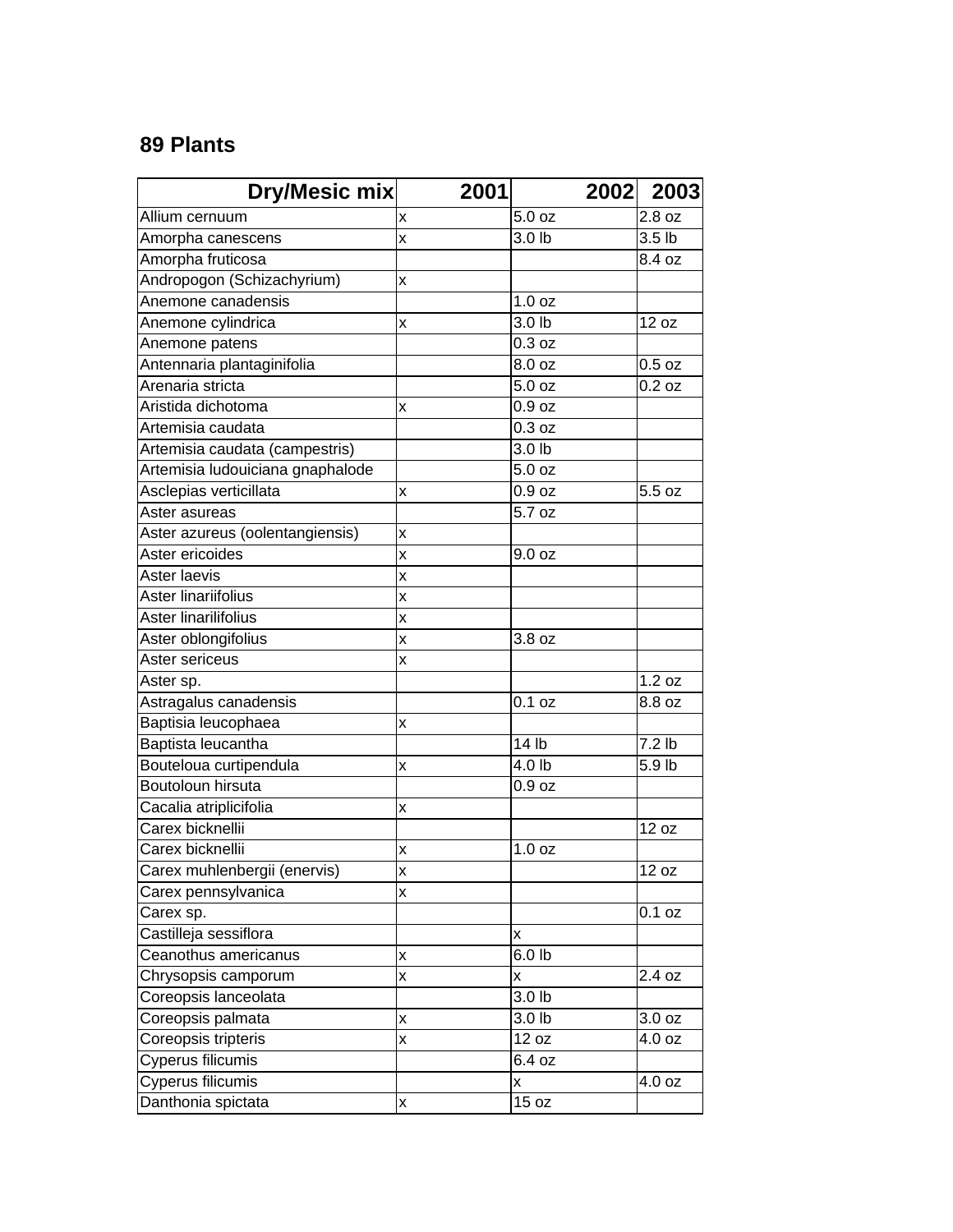| Desmodium canadense              | X |                   |                      |
|----------------------------------|---|-------------------|----------------------|
| Desmodium illinoense             |   | x                 | 9.5 oz               |
| Desmodium illnoense              | X |                   |                      |
| Dodecatheon meadia               | X | 2.0 <sub>lb</sub> | 8.0 oz               |
| Echinacea pallida                | X | 92 lb             | 15 <sub>lb</sub>     |
| Elymus canadensis                |   | 303 lb            | 39.6 lb              |
| Eryngium yuccifolium             |   | 23 lb             | 15.4 oz              |
| Eupatorium perfoliatum           |   | 4.0 oz            | 2.4 oz               |
| Euphorbia corollata              | x | 2.0 <sub>lb</sub> | 1.75 lb              |
| Gentiana andrewsii               |   | 1.6 oz            |                      |
| Gentiana purberulenta            | x |                   |                      |
| Genum triflorum                  |   | x                 |                      |
| Gnaphaleum obtusifolium          |   | 9.0 oz            |                      |
| Helianthemum bicknellii          |   | 0.3 oz            |                      |
| Helianthemum canadense           |   | x                 |                      |
| Helianthus hirsuta               |   |                   | 11 oz                |
| Helianthus occidentalis          | x | 8.0 lb            | 12.8 oz              |
| <b>Helianthus rigidus</b>        |   | 5.6 oz            |                      |
| Heliopsis helianthoides          | X | 2.0 <sub>b</sub>  | $2.25$ lb            |
| Heuchera richardsonii grayana    | X | 4.5 oz            |                      |
| Hieracium gronovii               | X | X                 | 2.73 oz              |
| Juncus sp.                       |   | 2.0 <sub>lb</sub> | 2.2 <sub>lb</sub>    |
| Koeleria cristata                | X | 2.0 <sub>b</sub>  | $\overline{5.2}$ lb  |
| Kuhnia eupatoroides              | x | 1.0 <sub>lb</sub> | 9.6 <sub>lb</sub>    |
| Lechea tenuifolia                |   |                   | 0.03 oz              |
| Lespedeza capitata               | Χ | 3.0 lb            | 11.65 lb             |
| Liatris aspera                   | X | 8.0 lb            | 3.75 lb              |
| Liatris cylindraceae             | x | x                 | 0.4 oz               |
| Liatris pycnostachya             |   | 7.0 oz            | 5.6 oz               |
| Linum sulcatum                   |   | x                 | $0.2$ oz             |
| Lithosperrmum canescens          |   | 0.9 <sub>oz</sub> |                      |
| Lithosperrmum incisum            |   | 0.9 <sub>oz</sub> |                      |
| Lupinus perennis                 | x | X                 |                      |
| Monarda fisculosa                |   | 6.0 h             | $3.25$ lb            |
| Monarda fistulosa                | x |                   |                      |
| Monarda punctata villicualis     | x | 7.0 oz            | 3.2 oz               |
| Oenathera biennis canescens      |   |                   | 12 oz                |
| Oenathera cleandii               |   | X                 |                      |
| Onosmodium hispidissimum         |   | X                 |                      |
| Opuntia macrohiza                |   | x                 |                      |
| Oxalis videcea                   |   | 8.0 oz            |                      |
| Panicum obligosanthes scribneria |   | 15 lb             |                      |
| Panicum oligosanthes scribneria  | x |                   |                      |
| Panicum sp.                      |   |                   | 1.75 oz              |
| Panicum villosissimum            | x | $0.5$ oz          |                      |
| Panicum villosissmum             |   | 15 <sub>lb</sub>  |                      |
|                                  |   | 7.0 lb            | 2.67 lb              |
| Parthenium integrifolium         | x |                   |                      |
| Penstemon digitialis             | X | 11 <sub>lb</sub>  | $\overline{5.25}$ lb |